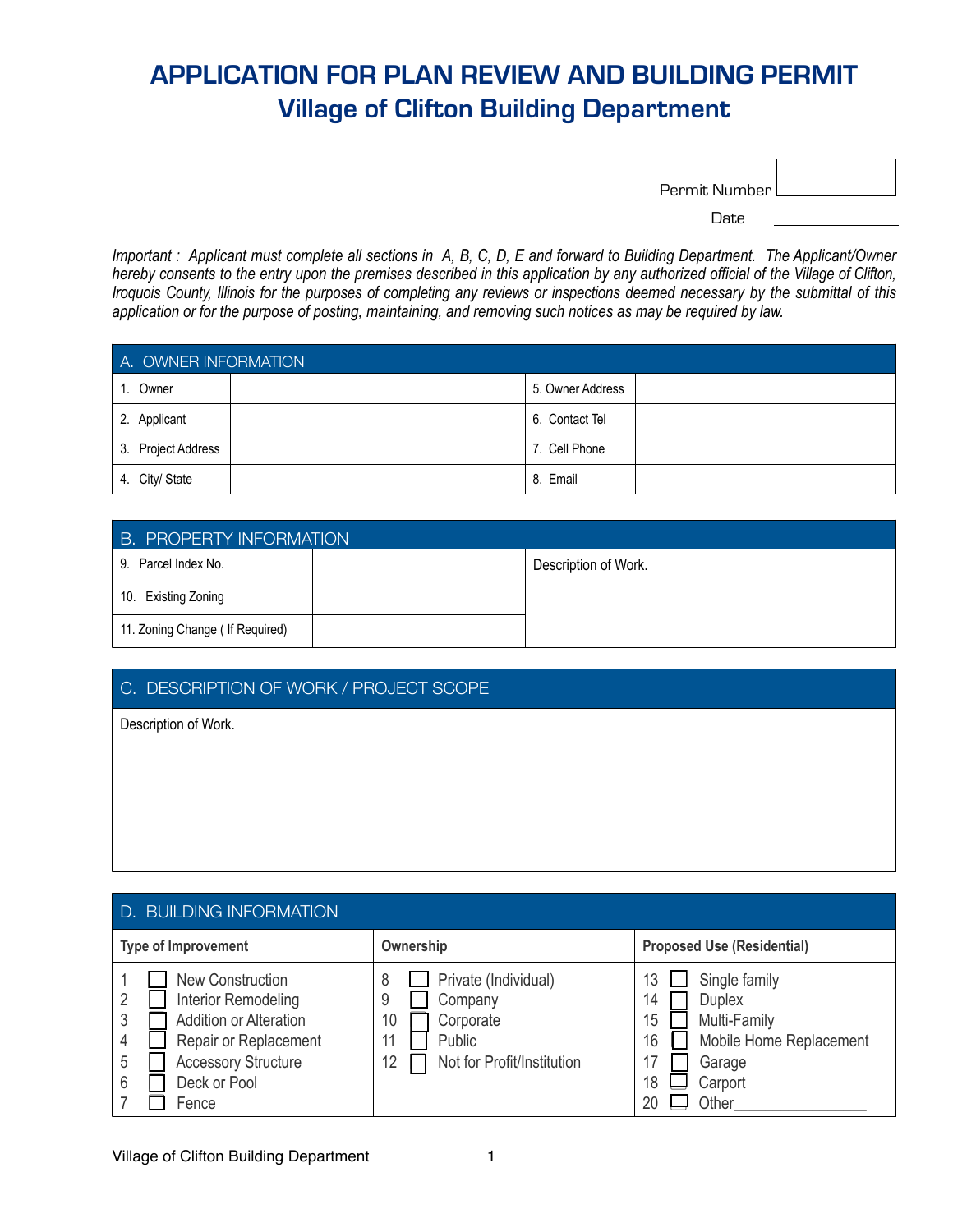| D. BUILDING INFORMATION                                                                                                                    |                                                                                                                                                                                      |                                                                                                                         |  |
|--------------------------------------------------------------------------------------------------------------------------------------------|--------------------------------------------------------------------------------------------------------------------------------------------------------------------------------------|-------------------------------------------------------------------------------------------------------------------------|--|
| Proposed Use (Commercial, Non-Residential)                                                                                                 |                                                                                                                                                                                      |                                                                                                                         |  |
| Commercial<br>Office<br>3<br>Mixed Use<br>Restaurant / Bar<br>4<br>Retail / Mercantile<br>5<br>6<br>School<br>Sidewalk<br>Parking Lot<br>8 | 9<br><b>Service Station</b><br>10<br>Storage<br><b>Public Utility</b><br>11<br>Tanks / Towers<br>12<br>Church<br>13<br>14<br>Pool<br>15<br>Industrial/ Manufacturing<br>Church<br>16 | Warehouse<br>18<br>Institutional<br>Fence-Property Screen<br>19<br>20<br><b>Demolition</b><br>21<br>Sign<br>Other<br>22 |  |

| E. SELECTED CHARACTERISTICS OF BUILDING                                                                                                         |                                                                                                 |                                                           |  |
|-------------------------------------------------------------------------------------------------------------------------------------------------|-------------------------------------------------------------------------------------------------|-----------------------------------------------------------|--|
| <b>Principal Type of Frame/Structure</b>                                                                                                        | <b>Type of Sewage Disposal</b>                                                                  | <b>Type of Water Supply</b>                               |  |
| Wood frame<br>1<br><b>Masonry Bearing Walls</b><br>2<br><b>Structural Steel</b><br>3<br><b>Reinforced Concrete</b><br>4<br>Other Specify _<br>5 | Municipal<br>1<br>Private (Septic Tank)<br>2<br>Storage (PRIVATE DISPOSAL)<br>3                 | Municipal<br>1<br>Well<br>2<br>Storage (Non Potable)<br>3 |  |
| <b>Principal Type of Heating Fuel</b>                                                                                                           | Principal Type of Mechanical                                                                    | <b>Off Street Parking</b>                                 |  |
| <b>Natural Gas</b><br>1<br>Propane<br>2<br>Electric<br>3<br>Geothermal<br>4                                                                     | 1<br>Central Air Conditioning<br>Heat /Vent Only<br>2<br>Unit Heater<br>3<br><b>Boiler</b><br>4 | Enclosed No.<br>1.<br>Outdoor No.<br>2.                   |  |
| <b>Building Dimensions</b>                                                                                                                      | <b>Lot Dimensions</b>                                                                           | <b>Residential Buildings Only</b>                         |  |
| <b>Building Front Width</b>                                                                                                                     | Lot Frontage                                                                                    | No. of Bedrooms                                           |  |
| <b>Building Depth</b>                                                                                                                           | Lot Depth                                                                                       | No. of Full Baths                                         |  |
| <b>Total Square Feet</b>                                                                                                                        | <b>Total Square Feet</b>                                                                        | No. of Partial Baths                                      |  |

| F. Project Cost                           |  |
|-------------------------------------------|--|
| 11. Cost of Improvement (Include Repairs) |  |
| 12. Plumbing                              |  |
| 13. Electrical                            |  |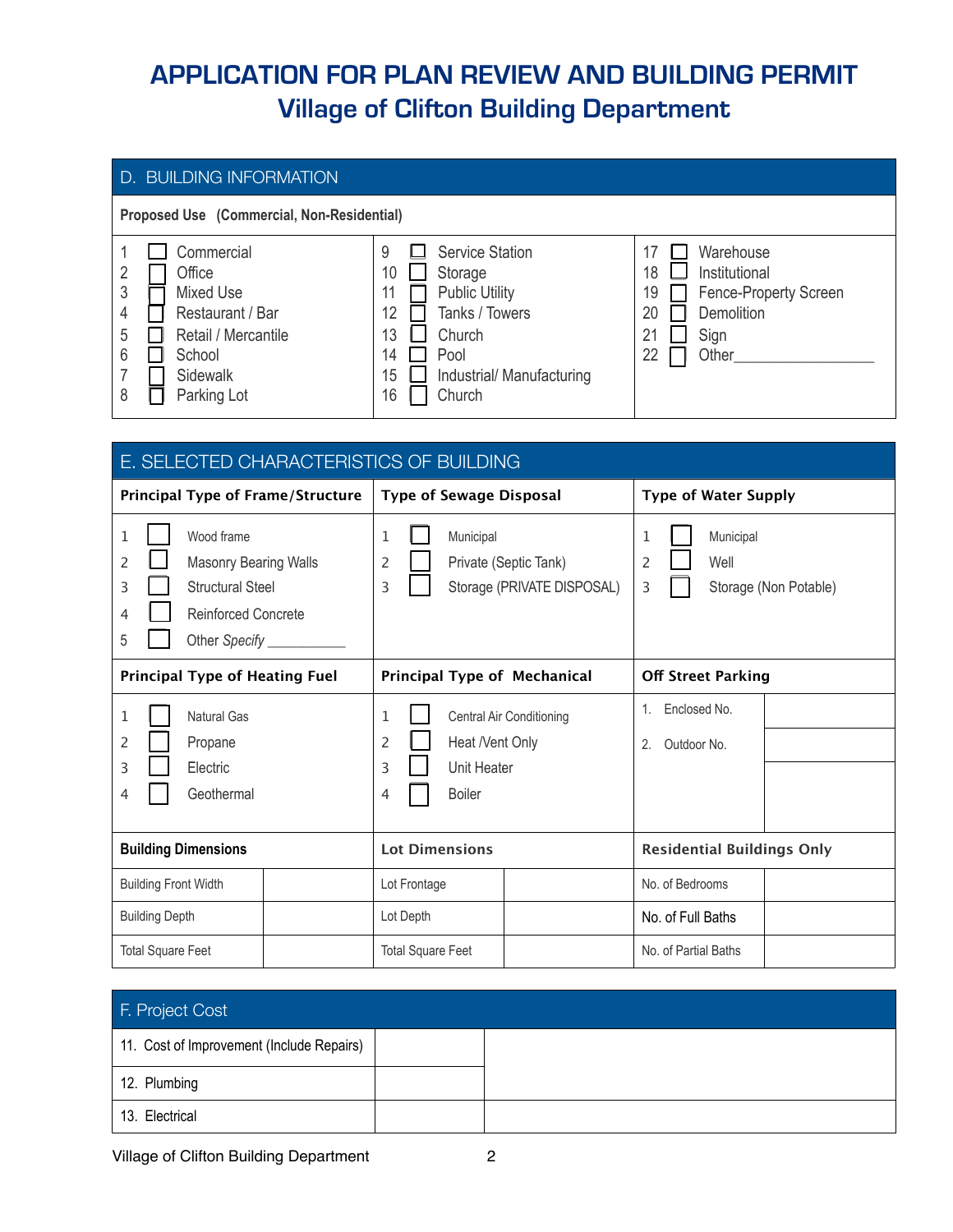| F. Project Cost                |  |
|--------------------------------|--|
| 14. Heating & Air Conditioning |  |
| 15. Other Specify              |  |
| 16. Total Cost of Improvement  |  |

#### Statement of Compliance

 *I hereby certify that I have read and examined this application and know the same to be true and correct. All provisions of laws and ordinances governing this type of work will be complied with whether specified herein or not. The granting of a permit does not presume to give the authority to violate or cancel the provisions of any other state or local law regulating construction or the performance of construction.*

 *Occupancy of the structure prior to final inspection and issuance of a Certificate of Occupancy is a violation of the Building Code and may cause delays in the completion of the project.*

Applicant/Contractor **Date Contractor** Owner Owner **Date** Date

| <b>Electrical Work Description</b> |                 |                        |
|------------------------------------|-----------------|------------------------|
| Description of Work                |                 |                        |
|                                    |                 |                        |
|                                    |                 |                        |
|                                    |                 |                        |
|                                    |                 |                        |
|                                    |                 |                        |
| Est. Start Date                    | Est. Completion | <b>Estimated Value</b> |

| Plumbing Work Description |                 |                        |
|---------------------------|-----------------|------------------------|
|                           |                 |                        |
|                           |                 |                        |
|                           |                 |                        |
|                           |                 |                        |
| Est. Start Date           | Est. Completion | <b>Estimated Value</b> |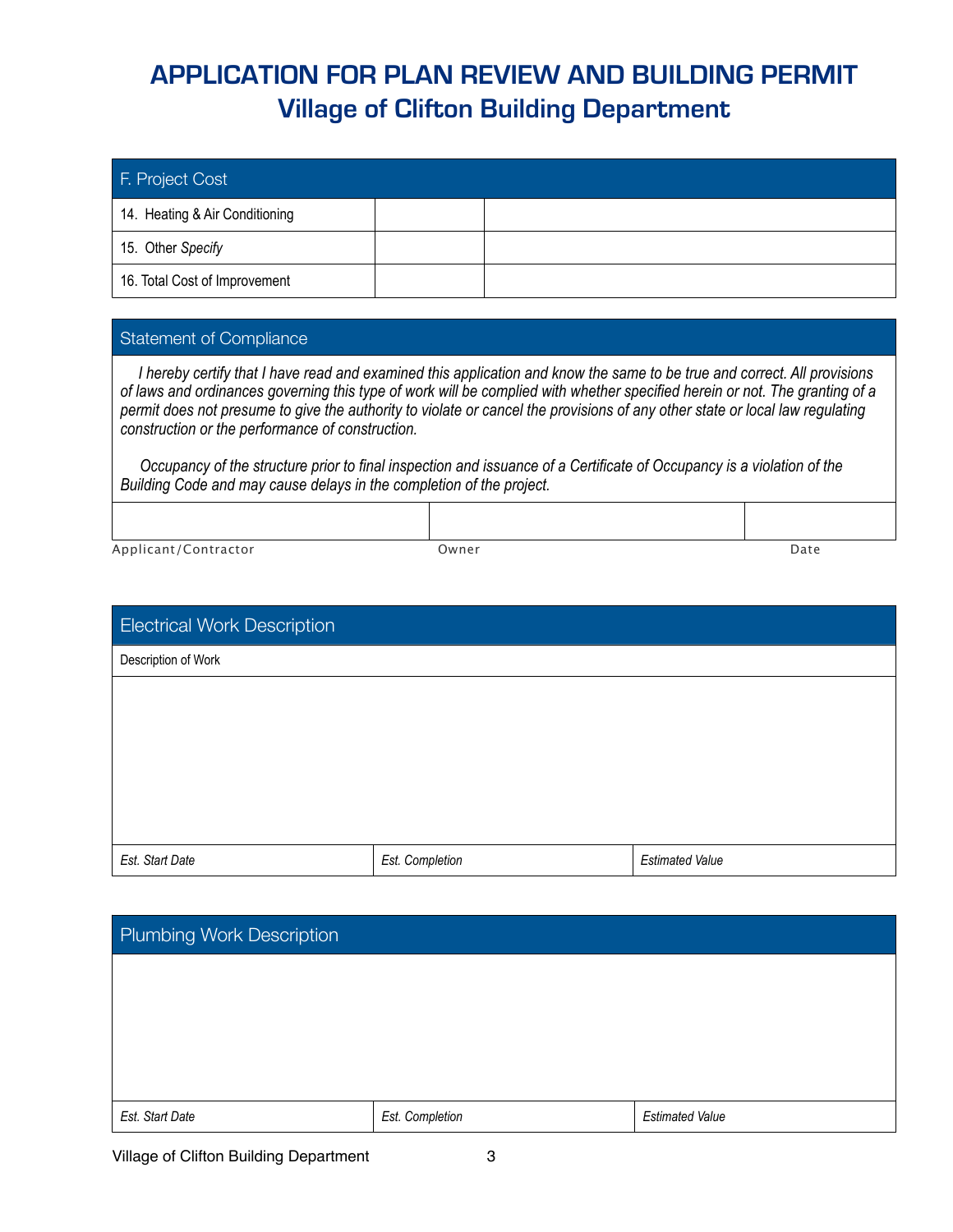| Mechanical HVAC Work Description                             |  |  |
|--------------------------------------------------------------|--|--|
|                                                              |  |  |
|                                                              |  |  |
| Est. Start Date<br>Est. Completion<br><b>Estimated Value</b> |  |  |

| Sign Description |                 |                        |
|------------------|-----------------|------------------------|
|                  |                 |                        |
|                  |                 |                        |
| Est. Start Date  | Est. Completion | <b>Estimated Value</b> |

| Other           |                 |                        |
|-----------------|-----------------|------------------------|
|                 |                 |                        |
|                 |                 |                        |
|                 |                 |                        |
| Est. Start Date | Est. Completion | <b>Estimated Value</b> |

| G. CONTACT LIST |      |         |     |           |  |  |
|-----------------|------|---------|-----|-----------|--|--|
|                 | Name | Address | Zip | Telephone |  |  |
| Owner/Lessee    |      |         |     |           |  |  |
|                 |      |         |     |           |  |  |
| Contractor      |      |         |     |           |  |  |
|                 |      |         |     |           |  |  |
| Architect       |      |         |     |           |  |  |
|                 |      |         |     |           |  |  |
| Engineer        |      |         |     |           |  |  |
|                 |      |         |     |           |  |  |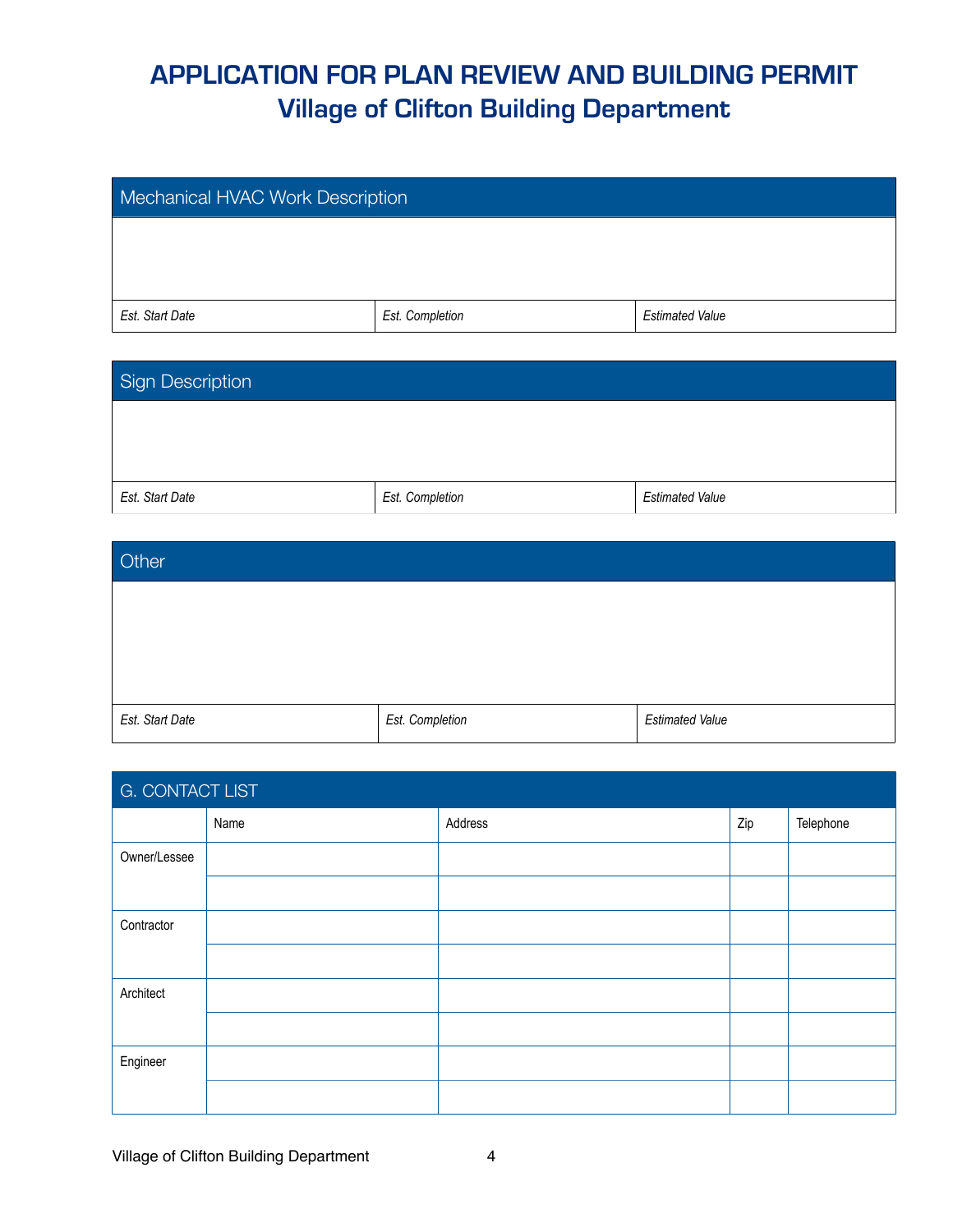| G. CONTACT LIST                       |  |  |  |  |  |  |
|---------------------------------------|--|--|--|--|--|--|
| Electrical<br>Contractor              |  |  |  |  |  |  |
|                                       |  |  |  |  |  |  |
| Plumbing<br>Contractor<br>License No. |  |  |  |  |  |  |
|                                       |  |  |  |  |  |  |
| Roofing<br>Contractor                 |  |  |  |  |  |  |
| License No.                           |  |  |  |  |  |  |
| <b>HVAC</b><br>Contractor             |  |  |  |  |  |  |
|                                       |  |  |  |  |  |  |
| Excavation<br>Contractor              |  |  |  |  |  |  |
|                                       |  |  |  |  |  |  |
| Concrete<br>Contractor                |  |  |  |  |  |  |
|                                       |  |  |  |  |  |  |
|                                       |  |  |  |  |  |  |
|                                       |  |  |  |  |  |  |
|                                       |  |  |  |  |  |  |
|                                       |  |  |  |  |  |  |

#### FOR BUILDING DEPARTMENT USE

| PLAN REVIEW RECORD   |                              |                                   |                      |                      |
|----------------------|------------------------------|-----------------------------------|----------------------|----------------------|
| Plan Review required | Submitted                    | Signed Sealed                     | <b>Received Date</b> | <b>Approved Date</b> |
| Site Plan            | $\Box$ No<br>Yes             | Yes<br>$\Box$ No                  |                      |                      |
| Architectural        | $\Box$ No<br>Yes             | $\Box$ No<br>$\Box$ Yes           |                      |                      |
| Structural           | $\Box$ No<br>$\Gamma$ Yes    | $\blacksquare$ No<br>$\sqcap$ Yes |                      |                      |
| Mechanical           | $\Box$ No<br>$\Box$ Yes      | $\blacksquare$ No<br><b>Nes</b>   |                      |                      |
| Electrical           | $\Box$ No<br>$\Box$ Yes      | $\Box$ No<br>Yes<br>II.           |                      |                      |
| Plumbing             | $\Box$ Yes<br>N <sub>o</sub> | $\blacksquare$ No<br>Yes          |                      |                      |

Village of Clifton Building Department 5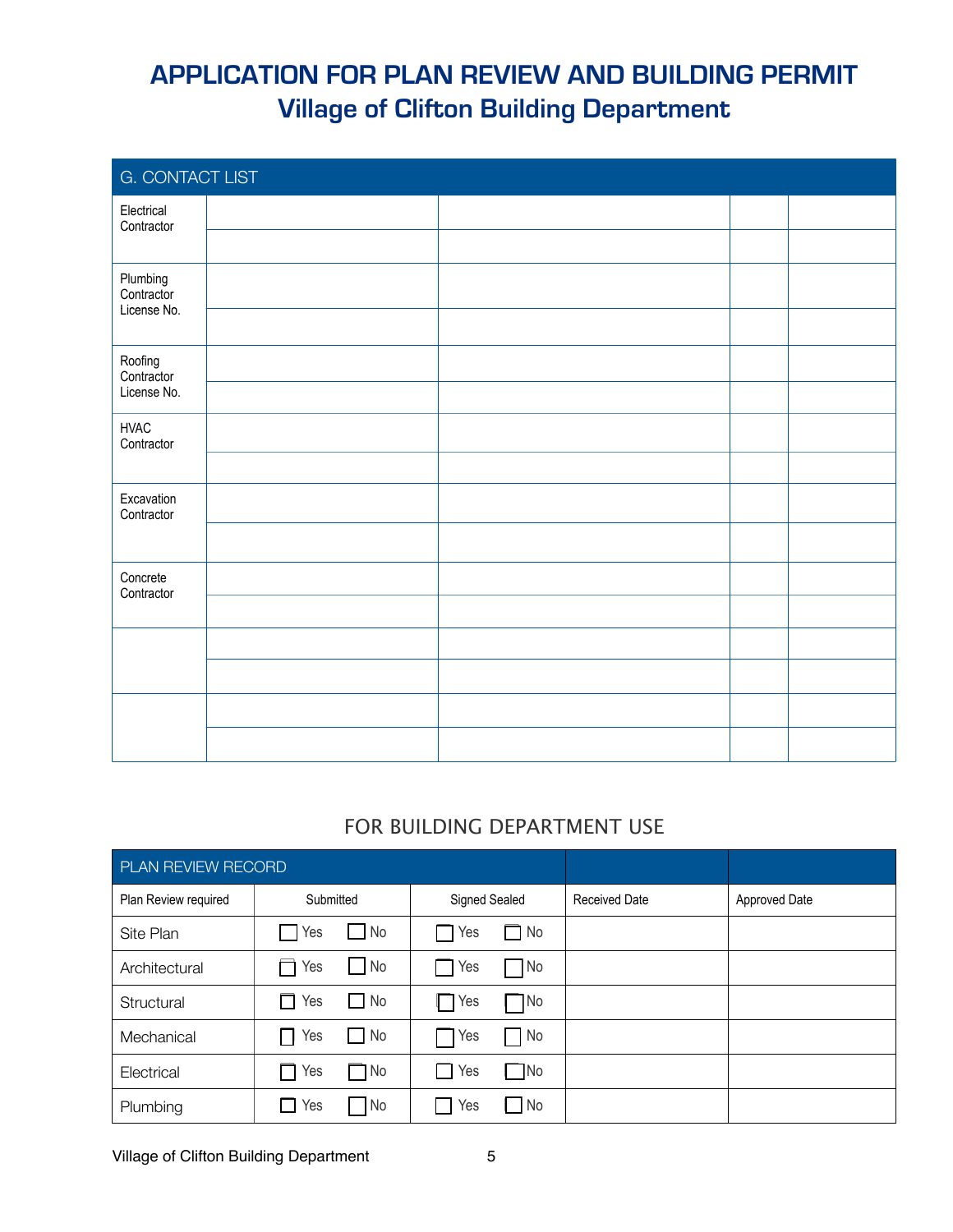| <b>PLAN REVIEW RECORD</b> |     |    |  |  |
|---------------------------|-----|----|--|--|
| Plat of Survey            | Yes | No |  |  |

| A. OTHER DEPARTMENT APPROVALS |                |      |                      |                |      |  |
|-------------------------------|----------------|------|----------------------|----------------|------|--|
| Department                    | Name/Signature | Date | Department           | Name/Signature | Date |  |
| PLANNING COMMISSION           |                |      | UTILITY WATER        |                |      |  |
| <b>FIRE DEPARTMENT</b>        |                |      | UTILITY SANITARY     |                |      |  |
| <b>VILLAGE ENGINEER</b>       |                |      | <b>COUNTY HEALTH</b> |                |      |  |
| <b>VILLAGE MAINTENANCE</b>    |                |      |                      |                |      |  |

#### C. SKETCH OF SITE *( If no Drawings submitted)*

.